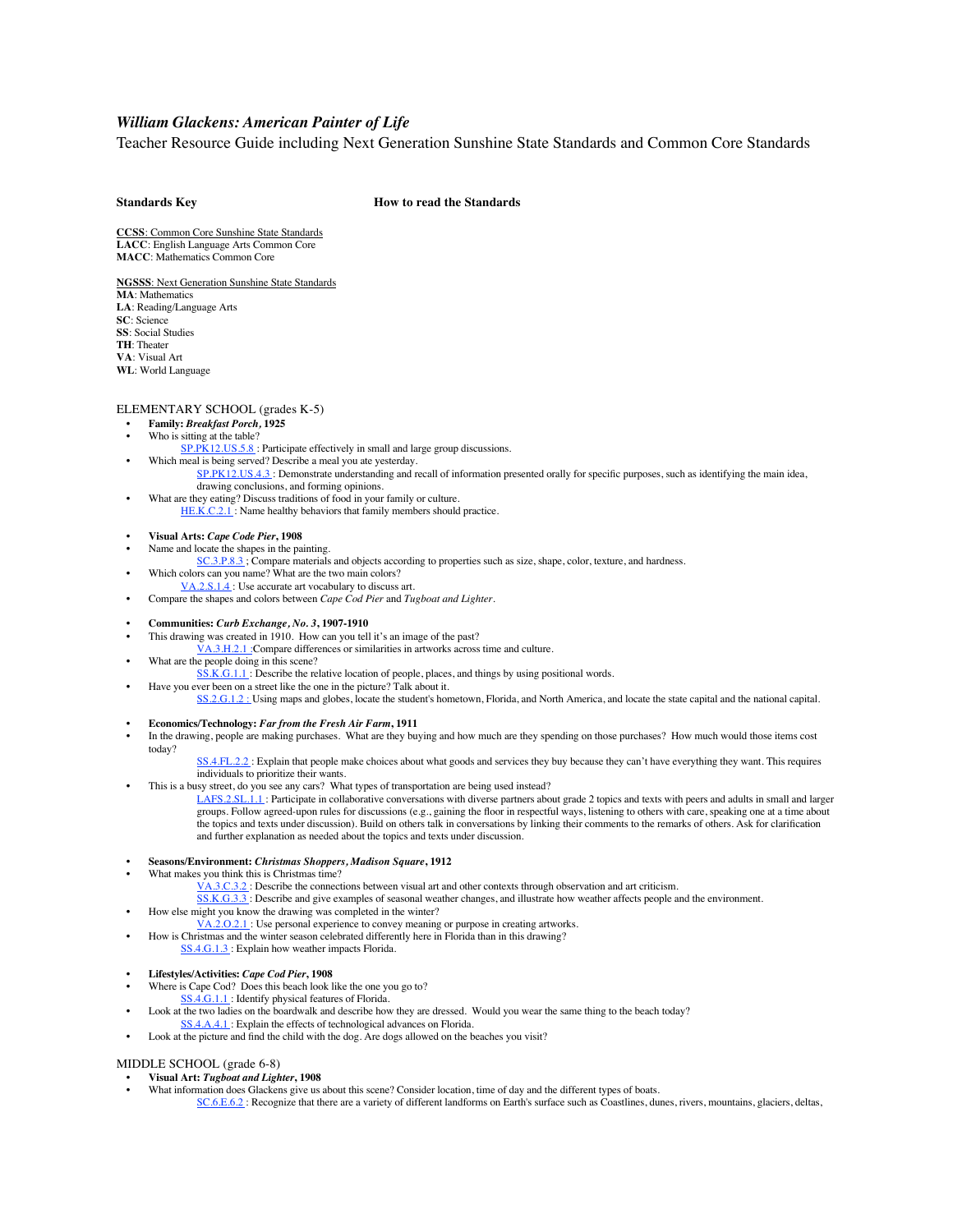- and lakes and relate these landforms as they apply to Florida.
- Was this work painted from the artist's imagination or from real life?
- VA.68.H.3.3 : Create imaginative works to include background knowledge or information from other subjects.
- Where was the artist when he painted this?
- SP.PK12.US.16.1 : Use spatial awareness skills and cardinal directions to orient oneself in the environment.
- Describe the sounds and smells in this painting.
	- LAFS.6.SL.2.4 : Present claims and findings, sequencing ideas logically and using pertinent descriptions, facts, and details to accentuate main ideas or themes; use appropriate eye contact, adequate volume, and clear pronunciation.
- Is there an object in the distance that your eyes rest on? How did the artist accomplish this? What does this symbol mean to you? VA.68.S.1.4 : Use accurate art vocabulary to explain the creative and art-making processes.

#### **• Economics/Technology:** *Curb Exchange, No. 3***, 1907-1910**

- Analyze the title of the drawing. Describe the activities. How does the title reflect the activities?
	- SS.8.E.1.1 : Examine motivating economic factors that influenced the development of the UnitedStates economy over time including scarcity, supply and demand, opportunity costs, incentives, profits, and entrepreneurial aspects.
- Research the first decade of the twentieth century (1900-1910) in American as it relates to: technology, transportation, economics and lifestyle.
- LAFS.68.WHST.3.9 : Draw evidence from informational texts to support analysis reflection, and research.

## **• Lifestyles/Activities:** *Cape Cod Pier***, 1908**

- What is your impression of the scene when you look at the painting? How does this painting make you feel?
- VA.68.C.1.1 : Apply a range of interests and contextual connections to influence the art-making and self-reflection processes.
- Look at this painting and note the way people are dressed. How has clothing changed in the last 100 years? SS.6.W.1.6 : Describe how history transmits culture and heritage and provides models of human character.

SS.8.A.1.7 : View historic events through the eyes of those who were there as shown in their art, writings, music, and artifacts.

- What activities typically take place at a pier? Discuss with a group. LAFS.8.SL.2.4 : Present claims and findings, emphasizing salient points in a focused, coherent manner with relevant evidence, sound valid reasoning, and well-chosen details; use appropriate eye contact, adequate volume, and clear pronunciation.
	- Using a map of the United States, locate Cape Cod. How far is it from where you live?
	- SS.6.G.1.2 : Analyze the purposes of map projections (political, physical, special purpose) and explain the applications of various types of maps.

## **• Seasons/Environment:** *Christmas Shoppers, Madison Square***, 1912**

- During which season was the drawing created? How can you tell? Describe.
	- LAFS.8.SL.2.4 : Present claims and findings, emphasizing salient points in a focused, coherent manner with relevant evidence, sound valid reasoning, and well-chosen details; use appropriate eye contact, adequate volume, and clear pronunciation.
- If Christmas Shoppers, Madison Square was painted in Fort Lauderdale rather than New York City, how would people be dressed?
- SC.68.P.9.3 : Investigate and describe how temperature influences chemical changes.
- What would a scene like this sound and smell like?

LAFS.6.SL.2.4 : Present claims and findings, sequencing ideas logically and using pertinent descriptions, facts, and details to accentuate main ideas or themes; use appropriate eye contact, adequate volume, and clear pronunciation.

#### **• Family:** *Breakfast Porch,* **1925**

- Describe what comes to mind as you look at Breakfast Porch.
	- LAFS.6.SL.1.1 : Engage effectively in a range of collaborative discussions (one-on-one, in groups, and teacher-led) with diverse partners on grade 6 topics, texts, and issues, building on others ideas and expressing their own clearly. Come to discussions prepared, having read or studied required material; explicitly draw on that preparation by referring to evidence on the topic, text, or issue to probe and reflect on ideas under discussion. Follow rules for collegial discussions, set specific goals and deadlines, and define individual roles as needed. Pose and respond to specific questions with elaboration and detail by making comments that contribute to the topic, text, or issue under discussion. Review the key ideas expressed and demonstrate understanding of multiple perspectives through reflection and paraphrasing.
- Discuss why it is important for families to spend time together.
- SP.PK12.US.5.5 : Retell and summarize a story or event.
- Create a family tree.
	- VA.68.S.1.3 : Use ideas from cultural, historical, and artistic references to create personal responses in personal artwork.
- **• Communities:** *Far from the Fresh Air Farm***, 1911**
- The street is filled with people. What activities are they engaged in? Describe.
	- LAFS.8.SL.2.4 : Present claims and findings, emphasizing salient points in a focused, coherent manner with relevant evidence, sound valid reasoning, and well-chosen details; use appropriate eye contact, adequate volume, and clear pronunciation.
- Do you think the drawing is an accurate representation of a city street today?
- VA.68.C.1.2 : Use visual evidence and prior knowledge to reflect on multiple interpretations of works of art.
	- What is the general feeling of this scene? What do the facial expressions and hand gestures tell you?
	- SP.PK12.US.20.1a: Identify a range of emotions and feelings of others.
- What did children do for fun in those days?

HE.7.C.2.3 : Examine how the school and community may influence the health behaviors of adolescents.

### HIGH SCHOOL (grades 9-12)

- **• Economics/Technology:** *Curb Exchange, No. 3***, 1907-1910**
- The title implies commercial activity. Do you see such activity taking place?
- SS.912.E.1.13 : Explain the basic functions and characteristics of money, and describe the composition of the money supply in the United States.
- Compare the economic climate of the drawing to the economic climate today.
- SS.912.E.2.7 Identify the impact of inflation on society.
	- Select a literary work from this time period and write a brief summary, including any insight into *Curb Exchange* that you gain from your selection. LAFS.910.RL.3.7 Analyze the representation of a subject or a key scene in two different artistic mediums, including what is emphasized or absent in each treatment.

LAFS.1112.RH.3.7 Integrate and evaluate multiple sources of information presented in diverse formats and media (e.g., visually, quantitatively, as well as in words) in order to address a question or solve a problem.

- There aren't any cars in this drawing. Which company or companies first began building automobiles in America? What advances in technology made cars affordable?
	- VA.912.H.1.7 : Research and report technological developments to identify influences on society.
- **• Lifestyles/Activities:** *Cape Cod Pier***, 1908**